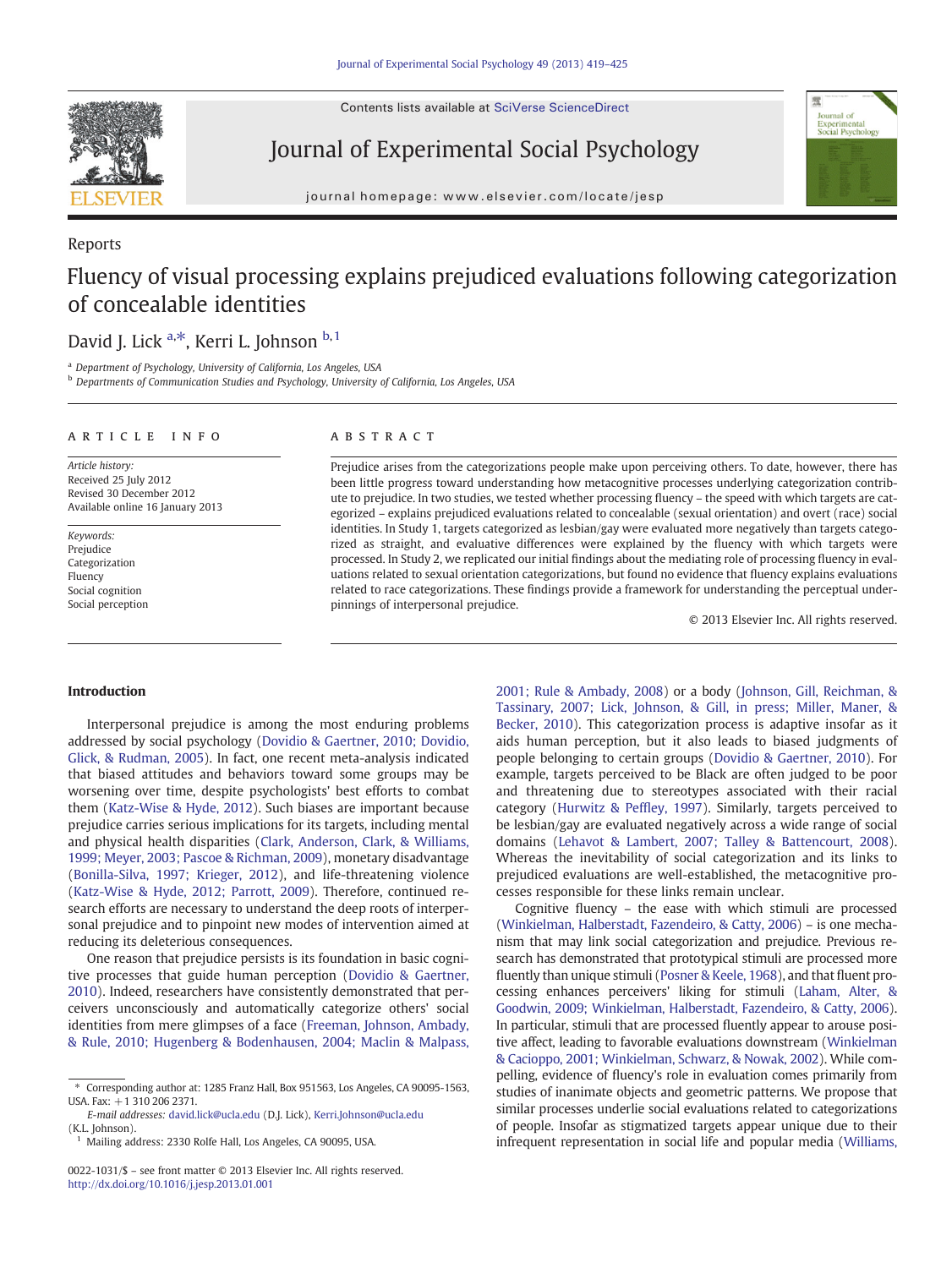2000; Young, Hugenberg, Bernstein, & Sacco, 2012), they may be categorized disfluently and therefore evaluated negatively.

Two recent studies provide preliminary evidence for our claim that fluency functions in an interpersonal domain. In one series of studies (Rubin, Paolini, & Crisp, 2010), participants imagined the experiences of targets who either migrated or did not migrate from one group to another before evaluating how much they liked the target and how difficult it was to imagine their experiences. Participants disliked migrant targets more than non-migrant targets, and the difficulty they encountered while imagining targets' experiences helped to explain this difference. While this study suggests potential links between processing fluency and interpersonal prejudice, it relied on a minimal groups paradigm rather than on evaluations of people belonging to real social groups. Furthermore, it assessed the fluency with which perceivers imagined migrant experiences. While the findings are relevant for understanding perspective-taking, they do not address how perceptual fluency in the early stages of real social categorizations impacts evaluations.

Another recent study revealed that linguistic accents made the speech of non-native language speakers more difficult to process than the speech of native speakers, and that such processing deficits compromised the perceived credibility of non-native speakers (Lev-Ari & Keysar, 2010). While these findings clearly linked processing fluency to biased social judgments, they examined a single evaluative judgment (i.e., credibility) and pertained exclusively to aural cues. However, the burgeoning literature on social sensory perception highlights the critical importance of visual cues in the early stages of impression formation (Adams, Ambady, Nakayama, & Shimojo, 2011; Balcetis & Lassiter, 2010; Freeman & Ambady, 2011; Freeman, Johnson, Adams, & Ambady, 2012). In fact, recent evidence suggests that visual cues may be prioritized over other sensory modalities in social judgments, as perceivers can make decisions based upon visual information from a physical distance that precludes other forms of perception, including speech perception (e.g., Johnson, Iida, & Tassinary, 2012). It remains possible that perceptual fluency affects a broad range of social evaluations that originate in visual perception, but extant data do not speak to this point.

Thus, while recent studies have provided suggestive evidence that fluency relates to social evaluations in specific circumstances, its functional role for understanding social evaluations more broadly remains speculative. In particular, it is unclear whether and how fluency of visual processing affects a broad range of social evaluations that arise in the early stages of person perception. This is especially salient given the centrality of visual processes to biased social interactions (Nakayama, 2011). Furthermore, while recent studies have explored the fluency of imagined experiences and speech recognition, existing data do not speak to social categorization, which is a critical precursor of stereotyping and prejudice (Allport, 1954; Ashmore & Del Boca, 1981; Brewer, 1988; Dovidio et al., 2005; Fiske, 2010; Johnson & Tassinary, 2007; Taylor, Fiske, Etcoff, & Ruderman, 1978; Wilder, 1981; Zarate & Smith, 1990). New studies linking the fluency of categorization to prejudiced evaluations of real targets would supplement classic work in social cognition while enhancing our knowledge of perceptual fluency's role in social vision.

An important consideration when investigating the role of fluency in person perception is that social categories are not equally discernable from visual cues. Some identities (e.g., sex, race) are quite overt they are efficiently appraised within milliseconds of visual exposure (Ito & Cacioppo, 2000; Ito, Thompson, & Cacioppo, 2004). In such cases, there is little ambiguity about a target's category membership, and the cognitive effort required for categorization is minimal. In fact, targets with overtly stigmatized identities (e.g., Black individuals) may be categorized even more fluently than those with majority identities (e.g., White individuals; Richeson & Trawalter, 2005; Stroessner, 1996). Thus, despite the fact that Black individuals face high rates of prejudice, they are categorized so efficiently that fluency may play little or no role in such biases.

In other cases, stigmatized group memberships are visually ambiguous, making categorization difficult. For example, while recent studies have found that perceivers are able to categorize sexual orientation with above chance accuracy from mere glimpses at another person (Freeman, Johnson, Ambady, & Rule, 2010; Johnson, Gill, Reichman, & Tassinary, 2007; Lick et al., in press; Rule & Ambady, 2008), these categorizations are far from perfect. In fact, accuracy levels rarely exceed 60%. One reason for the relatively low efficiency of sexual orientation categorizations is that, unlike judgments of race for which visual cues such as skin tone are perceptually obvious, judgments of sexual orientation rely on less direct inferences. For example, perceivers use gender typicality heuristics to determine sexual orientation: They first judge a person's sex (male/female) and gender (masculine/feminine), and then integrate these basic perceptions to inform sexual orientation categorizations, such that gender-atypical targets tend to be categorized as gay whereas gender-typical targets tend to be categorized as straight (Freeman et al., 2010; Johnson et al., 2007; Lick et al., in press; see also Kite & Deaux, 1987). Because categorizations of ambiguous social identities require not only the perception but also the integration of multiple pieces of information (e.g., sex, gender, typicality heuristics), interpersonal decisions may take longer and fluency may impact ultimate evaluations of the target.

In summary, recent research has suggested that fluency may help to explain biased evaluations of other people. However, studies have not yet linked fluency of visual processing to social categorization and prejudice, nor have they compared the impact of fluency on evaluations stemming from categorizations of overt and ambiguous social identities. The current research addresses both of these questions. We predicted that fluency would explain biased evaluations related to categorizations of more ambiguous identities (e.g., sexual orientation), but not of more overt identities (e.g., race). By testing these hypotheses, we aimed to highlight a metacognitive process linking categorization to prejudice in the early stages of person perception.

#### Study 1

Gay men and lesbians are among the most common targets of interpersonal prejudice today (U.S. Department of Justice, 2011). Furthermore, anti-gay bias arises early in person perception on the basis of social categorization, such that targets categorized as gay are evaluated more harshly than those categorized as straight (Lehavot & Lambert, 2007; Talley & Battencourt, 2008). In Study 1, we tested whether processing fluency helps to explain such harsh evaluations of individuals categorized as gay. We predicted that: (a) targets categorized as gay would be evaluated more negatively than targets categorized as straight; (b) targets categorized as gay would be processed less fluently than targets categorized as straight; and (c) fluency of visual processing would help to explain such prejudiced evaluations related to sexual orientation categorizations.

#### Material and methods

#### Participants

Thirty-seven heterosexual undergraduates (29 women, 8 men) participated in exchange for course credit.

#### Stimuli

Stimuli included 48 faces of real people that varied by sex, sexual orientation, and gender typicality  $(24 \text{ men} - 6 \text{ gay gender-type} - 1)$  fypical, 6 gay gender-atypical, 6 straight gender-typical, and 6 straight genderatypical; 24 women — 6 lesbian gender-typical, 6 lesbian genderatypical, 6 straight gender-typical, and 6 straight gender-atypical). These faces are a subsample of stimuli from Freeman et al. (2010), in which 10 coders rated the gender typicality of 158 faces ( $1 =$  gender typical to  $7 =$  gender atypical). Based on the mean gender typicality score for each face, we chose the 6 most gender-typical and the 6 most gender-atypical faces for each sex and sexual orientation category,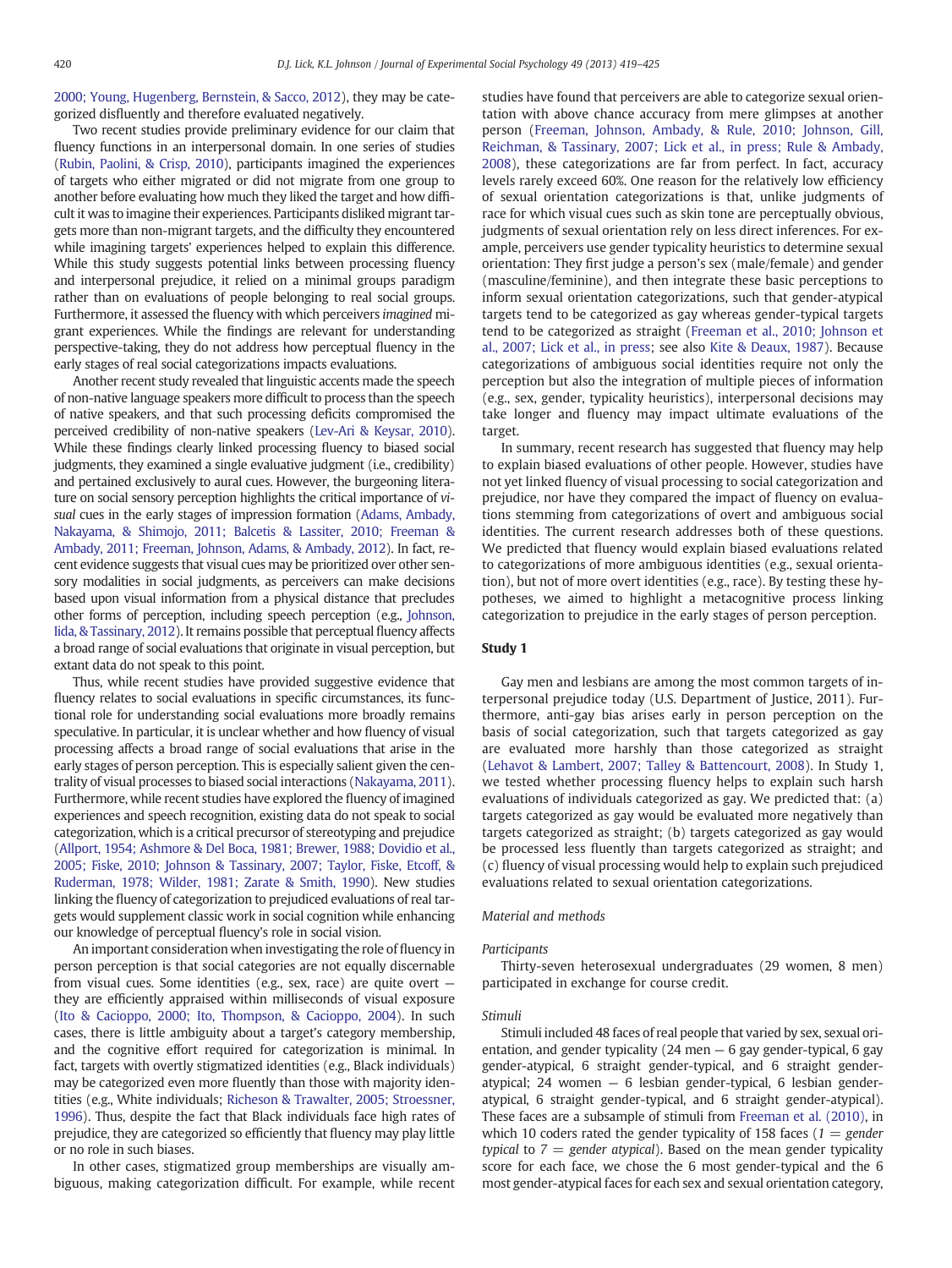yielding the 48 stimuli described above. The images were standardized for size, and all faces were White and devoid of facial piercings.

#### Procedure

After providing informed consent, participants completed the study on Macintosh computers running customized stimulus presentation software. Participants viewed each face three times, providing a unique set of judgments in each block. Stimuli were presented randomly within each block.

First, the participants evaluated each face on the following 7-point semantic differentials: appropriate/inappropriate (reverse-scored), improper/proper, respectable/indecent (reverse-scored), unacceptable/ acceptable, in poor taste/in good taste, sincere/insincere (reversescored), honest/dishonest (reverse-scored), intelligent/unintelligent (reverse-scored), not dependable/dependable (reverse-scored), warm/ cold (reverse-scored), and competent/incompetent (reverse-scored). Next, they judged each target's gender ( $1 =$  masculine to  $7 =$  feminine). Finally, the participants categorized each target's sexual orientation using keys labeled lesbian/gay and straight. Afterward, the participants indicated their own sex and sexual orientation before being debriefed.

#### Analytic plan

We computed within-subject reliability across the evaluative items using the methods described by Cranford et al. (2006). The items showed high within-subject reliability (0.91), so we collapsed them into a composite score on which higher values indicated more positive evaluations (hereafter, Evaluations). We operationalized fluency as the composite speed (ms) with which the participants processed each target's gender and sexual orientation, with higher scores indicating disfluent processing (hereafter, Fluency;  $M = 4642.74$ ,  $SD = 1636.64$ ). We included gender judgments in this composite because previous studies have demonstrated that gendered appearance is a critical determinant of sexual orientation categorizations (Freeman et al., 2010; Johnson et al., 2007; Lick et al., in press).

We explored whether perceived sexual orientation and processing fluency were associated with evaluative judgments using generalized estimating equations, which are multilevel regression models that allow for accurate prediction of both dichotomous and continuous variables while accounting for within-subject dependencies in data (Zeger & Liang, 1986). Then, to directly test our hypothesis that variance in processing fluency helps to explain differences in evaluations of targets categorized as gay and straight, we explored fluency as a mediator. Our tests for mediation employed the multilevel approach recommended by Bauer, Preacher, and Gil (2006), which provided unbiased estimates of indirect and total effects using Monte Carlo simulations with 10,000 draws. When used as predictors, Fluency and Evaluations were centered at their means, and Perceived Sexual Orientation was effect-coded (straight =  $-0.5$ , lesbian/gay = 0.5). Response latencies more than 3 standard deviations from the mean were excluded as outliers.<sup>2</sup>

#### Results and discussion

We began with a preliminary examination of the effects of processing fluency and sexual orientation categorization on evaluations. First, we regressed Evaluations onto Perceived Sexual Orientation, which revealed less favorable evaluations for targets categorized as gay relative to targets categorized as straight,  $B=-5.4975$ ,  $SE=0.6613$ ,  $z=-8.31$ ,  $p$ <0.0001. Next, we regressed Evaluations onto Fluency, which indicated more favorable evaluations for targets that were processed fluently relative to disfluently,  $B = -0.0009$ ,  $SE = 0.0003$ ,  $z = -3.30$ ,  $p = 0.0010$ . To further probe these effects, we regressed Evaluations onto Perceived Sexual Orientation, Fluency, and their interaction. A significant twoway interaction emerged,  $B=0.0011$ ,  $SE=0.0003$ ,  $z=3.14$ ,  $p=0.0017$ 



Fig. 1. Interaction between Fluency and Perceived Sexual Orientation in Study 1. Error bars depict standard errors for the effect of fluency.

(Fig. 1). Among targets categorized as gay, fluency was not significantly associated with evaluations,  $B=0.0002$ ,  $SE=0.0002$ ,  $z=$  $0.67$ ,  $p=0.5021$ . Among targets categorized as straight, however, targets who took longer to process were evaluated more harshly,  $B=-0.0009$ ,  $SE=0.0003$ ,  $z=-2.98$ ,  $p=0.0029$ .

Our initial findings revealed that fluency had a particularly strong effect on evaluations of targets who were disfluently categorized as straight, yet they did not answer our central question — namely, whether fluency accounted for the baseline differences in evaluations received by targets categorized as gay vs. straight. An analysis of Fluency as a function of Perceived Sexual Orientation suggested that this may be the case, as targets categorized as gay were processed less fluently than were targets categorized as straight  $(Ms=4601.1502$  and 5226.0681, respectively),  $B = 588.2485$ ,  $SE = 104.3043$ ,  $z = 5.64$ ,  $p<0.0001$ . Consequently, we conducted a more direct test of our prediction that differences in evaluations for gay and straight targets emerge as a function of fluency using a mediation model.

To test our central prediction of mediation, we began with the causal steps approach outlined by Baron and Kenny (1986). We first regressed Evaluations onto Perceived Sexual Orientation. As noted above, targets categorized as lesbian/gay were evaluated more negatively than were targets categorized as straight,  $B=-5.4975$ , SE= 0.6613,  $z = -8.31$ ,  $p < 0.0001$  (c path; Fig. 2). Next, we regressed Fluency onto Perceived Sexual Orientation. Targets categorized as gay were processed less fluently than were targets categorized as straight,  $B = 588.2485$ ,  $SE = 104.3043$ ,  $z = 5.64$ ,  $p < 0.0001$  (a path). Finally, we regressed Evaluations onto Fluency, finding that targets who were processed less fluently received more negative evaluations than did targets who were processed more fluently,  $B=-0.0009$ ,  $SE=$ 0.0003,  $z = -3.30$ ,  $p = 0.0010$  (b path). When controlling for the effect of Fluency, the path from Perceived Sexual Orientation to Evaluative Judgments was reduced in magnitude,  $B = -5.1592$ ,  $SE =$ 0.5951,  $z = -8.67$ ,  $p < 0.0001$  (c' path). In fact, Monte Carlo simulations indicated a statistically significant indirect effect of Fluency  $(p= 0.0324, 95\%$  CI:  $-1.2872, -0.0992$ ), indicating that prejudiced evaluations of targets categorized as gay occurred in part because of differences in processing fluency.

These findings supported our hypothesis that processing fluency helps to explain biases related to social categorization. In particular, targets categorized as gay were evaluated more harshly than were targets categorized as straight across several social domains. The speed with which perceivers processed targets helped to explain this association between perceived sexual orientation and evaluation.While targets categorized as gay were generally processed less fluently and evaluated more harshly than targets categorized as straight, fluency also impacted <sup>2</sup> The pattern and significance of results remained the same when including outliers. evaluations of targets categorized as straight. In fact, the negative effects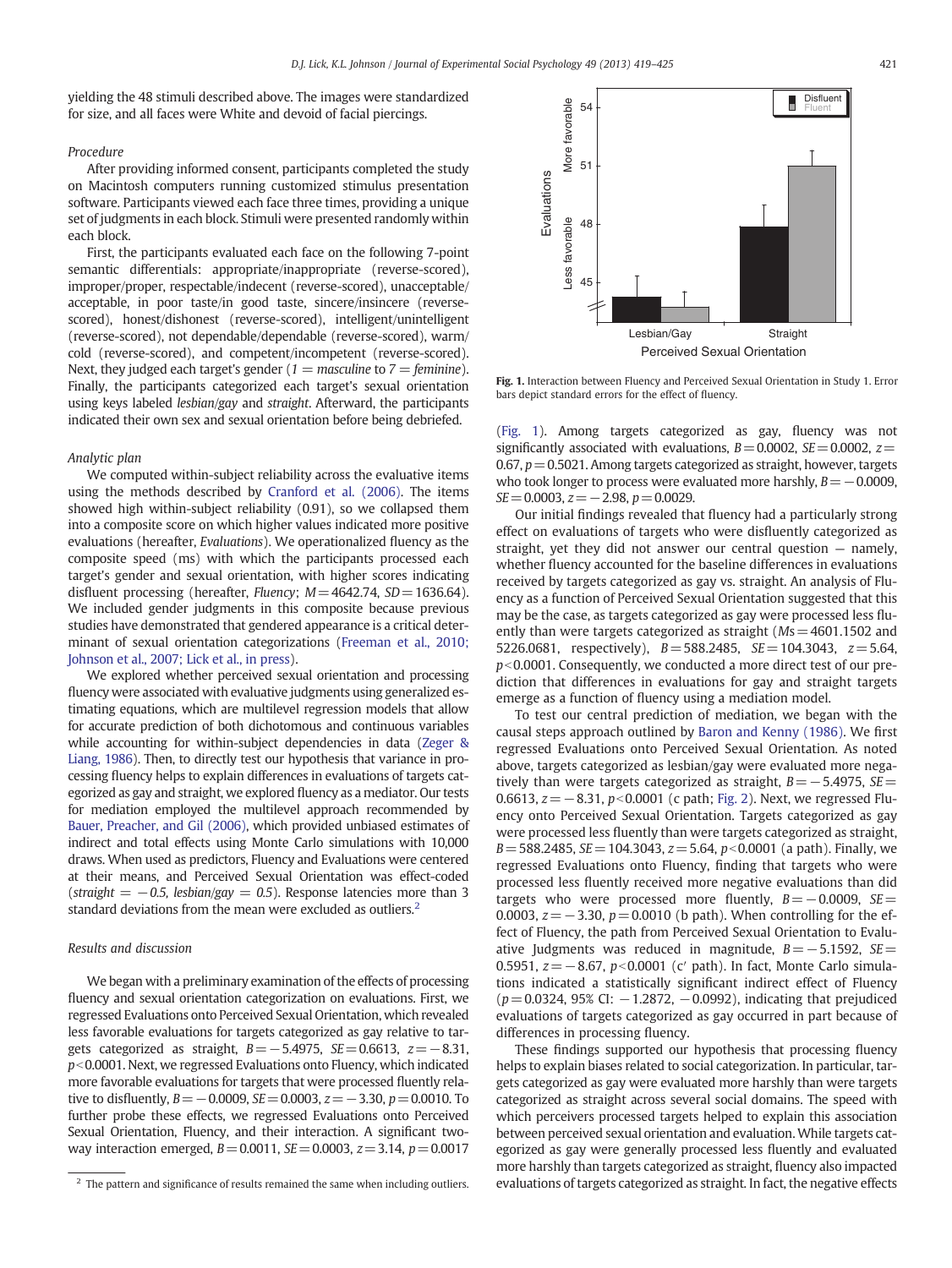

Fig. 2. Mediation model for Study 1, demonstrating a significant indirect effect of Fluency on the association between Perceived Sexual Orientation and Evaluations.

of disfluent processing were pronounced for targets who were ultimately categorized as straight. This pattern may reflect the tacit assumption that a person is straight until proven otherwise (Hyde & Jaffee, 2000; Rich, 1980). In our study, if a target who was ultimately categorized as straight was processed disfluently, then perceivers likely had some hesitations about their sexual orientation. Such hesitations may have broken perceivers' expectations about heterosexuality, leading to feelings of uncertainty that ultimately spawned harsh evaluations. Collectively, these results provide the first empirical demonstration that processing fluency explains evaluative biases related to social categorization.

#### Study 2

In Study 1, we found that fluency of visual processing helps to explain prejudiced evaluations related to perceptions of a target's sexual orientation. However, our findings were limited in several respects. For instance, we did not counterbalance the order of judgments, so it is possible that initial evaluations affected subsequent categorizations. Furthermore, we only examined links between fluency and evaluations in the context of a relatively ambiguous social identity (e.g., sexual orientation). It remains possible that fluency functions differently for evaluations related to more overt identities (e.g., race). Study 2 was designed to address these issues.

#### Material and methods

#### Participants

Fifty-three heterosexual undergraduates (41 women, 12 men) participated in exchange for course credit. The majority of the participants were identified as Asian (53%), though sizable proportions were identified as White (23%), biracial (17%), or Latino (6%). Only one participant was identified as Black.

#### Stimuli

Stimuli included a random subsample of 80 faces from Johnson and Ghavami (2011), which depicted real people that varied by sex, sexual orientation, and race (24 men — 6 Black gay, 6 Black straight, 6 White gay, and 6 White straight; 24 women — 6 Black lesbian, 6 Black straight, 6 White lesbian, and 6 White straight). The images were standardized for size and all faces were devoid of facial piercings.

#### Procedure

After providing informed consent, the participants completed the study on Macintosh computers running customized stimulus presentation software. They viewed each face five times, providing a unique set of judgments in each block. Stimuli were presented randomly within each block, and block order was fully counterbalanced across participants.

Three of the blocks were similar to Study 1, in which the participants evaluated each target across 11 9-point semantic differentials

(appropriateness, propriety, respectability, acceptability, taste, sincerity, honesty, intelligence, dependability, warmth, and competence) and with regard to their gender ( $1 =$  masculine to  $9 =$ feminine) and sexual orientation (lesbian/gay or straight). Two new blocks involved perceptions of race. In one of these blocks, the participants categorized each target's race using keys labeled Black and White. In the other new block, participants rated how typical the target appeared for their racial group ( $1 = race-typical$  to  $9 =$ race-atypical). After completing all trials, the participants indicated their own sex, race, and sexual orientation before being debriefed.

#### Analytic plan

As in Study 1, the evaluative items showed high within-subject reliability (0.92), so we collapsed them into a composite score on which higher values indicated more positive evaluations (hereafter, Evaluations). We created two fluency variables — one assessing the composite speed (ms) with which participants judged each target's gender and sexual orientation (hereafter, Sexual Orientation Fluency;  $M=$ 4095.45,  $SD = 1487.82$ ), and one assessing the composite speed (ms) with which participants judged each target's race and racetypicality (hereafter, Race Fluency;  $M=3679.74$ , SD = 1393.45).

We tested our hypotheses about the effect of fluency on evaluations separately for race and sexual orientation, following the same analytic plan as in Study 1. When used as predictors, Sexual Orientation Fluency, Race Fluency, and Evaluations were centered at their means, and Perceived Sexual Orientation and Perceived Race were effect-coded (straight =  $-0.5$ , lesbian/gay = 0.5; White =  $-0.5$ ,  $Black = 0.5$ ). Response latencies more than 3 standard deviations from the mean were excluded as outliers. $3$ 

### Results and discussion

#### Sexual orientation

Our first aim was to replicate findings from Study 1. We began by regressing Evaluations onto Perceived Sexual Orientation, which corroborated the finding that targets categorized as gay were evaluated less favorably than were targets categorized as straight,  $B=-6.0257$ ,  $SE=1.3504$ ,  $z=-4.46$ ,  $p<0.0001$ . We also regressed Evaluations onto Sexual Orientation Fluency, which revealed that targets processed fluently were evaluated more favorably than were targets processed disfluently,  $B=-0.0009$ ,  $SE=0.0002$ ,  $z=-4.38$ ,  $p<0.0001$ . Upon regressing Evaluations onto Perceived Sexual Orientation, Sexual Orientation Fluency, and their interaction, a significant two-way interaction emerged,  $B = 0.0015$ ,  $SE = 0.0007$ ,  $z = 2.25$ ,  $p = 0.0245$ (Fig. 3a). Consistent with findings from Study 1, fluency was not significantly associated with evaluations among targets categorized as gay,  $B=0.0006$ ,  $SE=0.0006$ ,  $z=1.05$ ,  $p=0.2938$ , but among categorized

<sup>&</sup>lt;sup>3</sup> The pattern and significance of results remained the same when including outliers.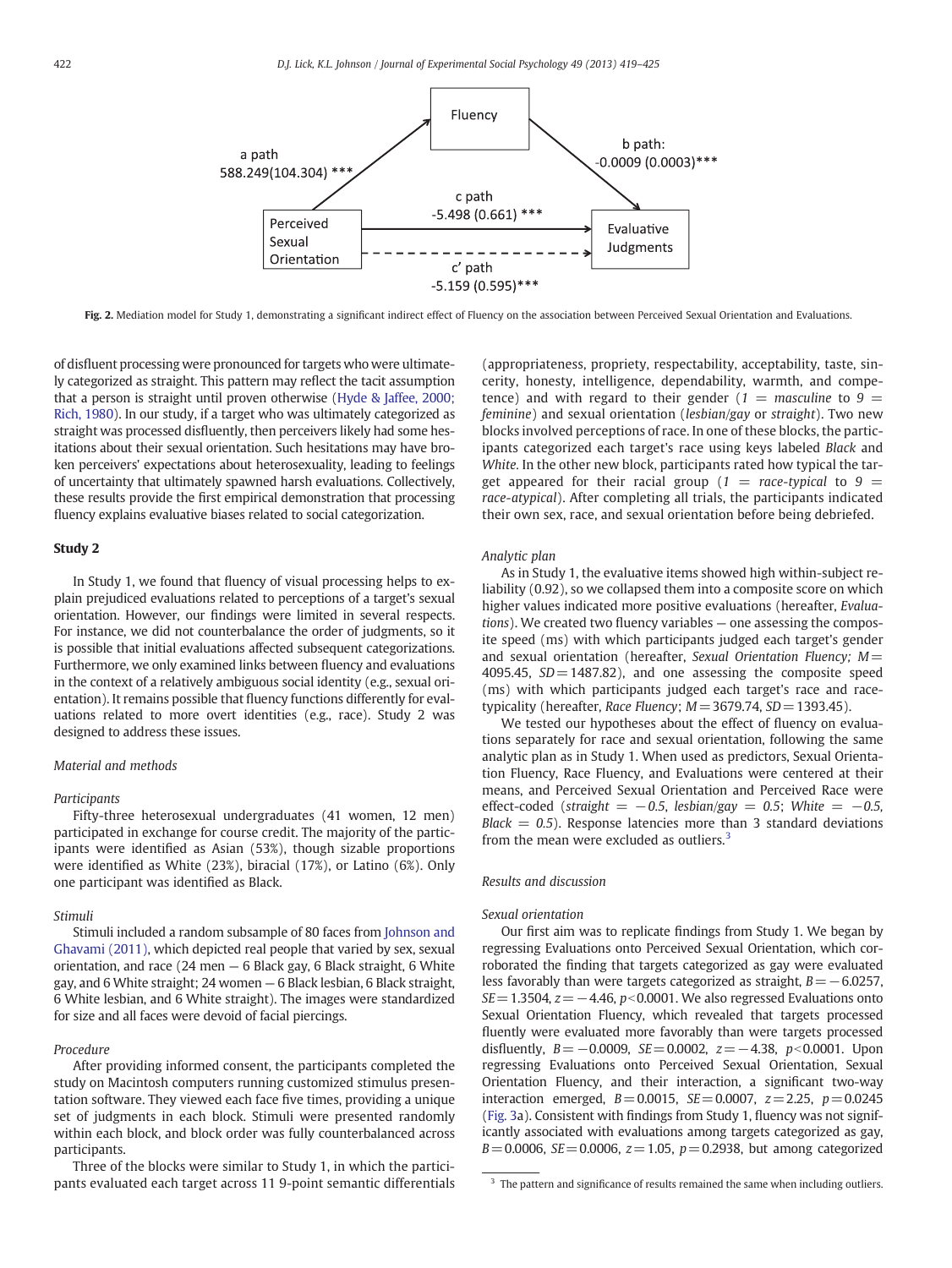

Fig. 3. Interaction between Fluency and Perceived Sexual Orientation (A) and Fluency and Perceived Race (B) in Study 2. Error bars depict standard errors for the effect of fluency.

as straight, those who took longer to process were evaluated more harshly,  $B = -0.0009$ ,  $SE = 0.0002$ ,  $z = -4.28$ ,  $p < 0.0001$ .

While these analyses suggest links between sexual orientation categorizations, fluency, and evaluations, they do not address our central question about whether fluency accounts for differences in evaluations of targets categorized as gay and straight. Once again, an analysis of Fluency as a function of Perceived Sexual Orientation suggested that this may be the case, as targets categorized as gay were processed less fluently than targets categorized as straight  $(Ms=4071.7341$  and 4780.3751, respectively),  $B=$  577.4826, SE = 67.8656,  $z = 8.51$ ,  $p < 0.0001$ . To test for mediation, we first regressed Evaluations onto Perceived Sexual Orientation. As expected, targets categorized as gay were evaluated more negatively than targets categorized as straight,  $B = -6.0257$ ,  $SE = 1.3504$ ,  $z = -4.46$ ,  $p < 0.0001$ (c path; Fig. 4a). Next, we regressed Sexual Orientation Fluency onto Perceived Sexual Orientation, revealing that targets categorized as lesbian/gay were processed less fluently than targets categorized as straight,  $B = 577.4826$ ,  $SE = 67.8656$ ,  $z = 8.51$ ,  $p < 0.0001$  (a path). Finally, we regressed Evaluations onto Sexual Orientation Fluency, finding that targets processed less fluently received harsher evaluations than targets processed more fluently,  $B=-0.0009$ ,  $SE=$ 0.0002,  $z=-4.38$ ,  $p<0.0001$  (b path). When controlling for the effect of Fluency, the path from Perceived Sexual Orientation to Evaluative Judgments was reduced in magnitude,  $B = -5.7199$ ,  $SE = 1.3445$ ,  $z=-4.25$ ,  $p<0.0001$  (c' path). Results of Monte Carlo simulations indicated a statistically significant indirect effect of Sexual Orientation Fluency ( $p=0.0184$ , 95% CI:  $-0.6977$ ,  $-0.0768$ ), suggesting that prejudiced evaluations related to sexual orientation categorizations occurred in part because of differences in processing fluency.

These findings replicated those from Study 1, but with several improvements. Here, we collected a larger sample, utilized a different stimulus set, and employed a fully counterbalanced design. As such,



Fig. 4. Mediation models for Study 2, demonstrating a significant indirect effect of Fluency on the association between Perceived Sexual Orientation and Evaluations (2a), but a non-significant indirect effect of Fluency on the association between Perceived Race and Evaluations (2b).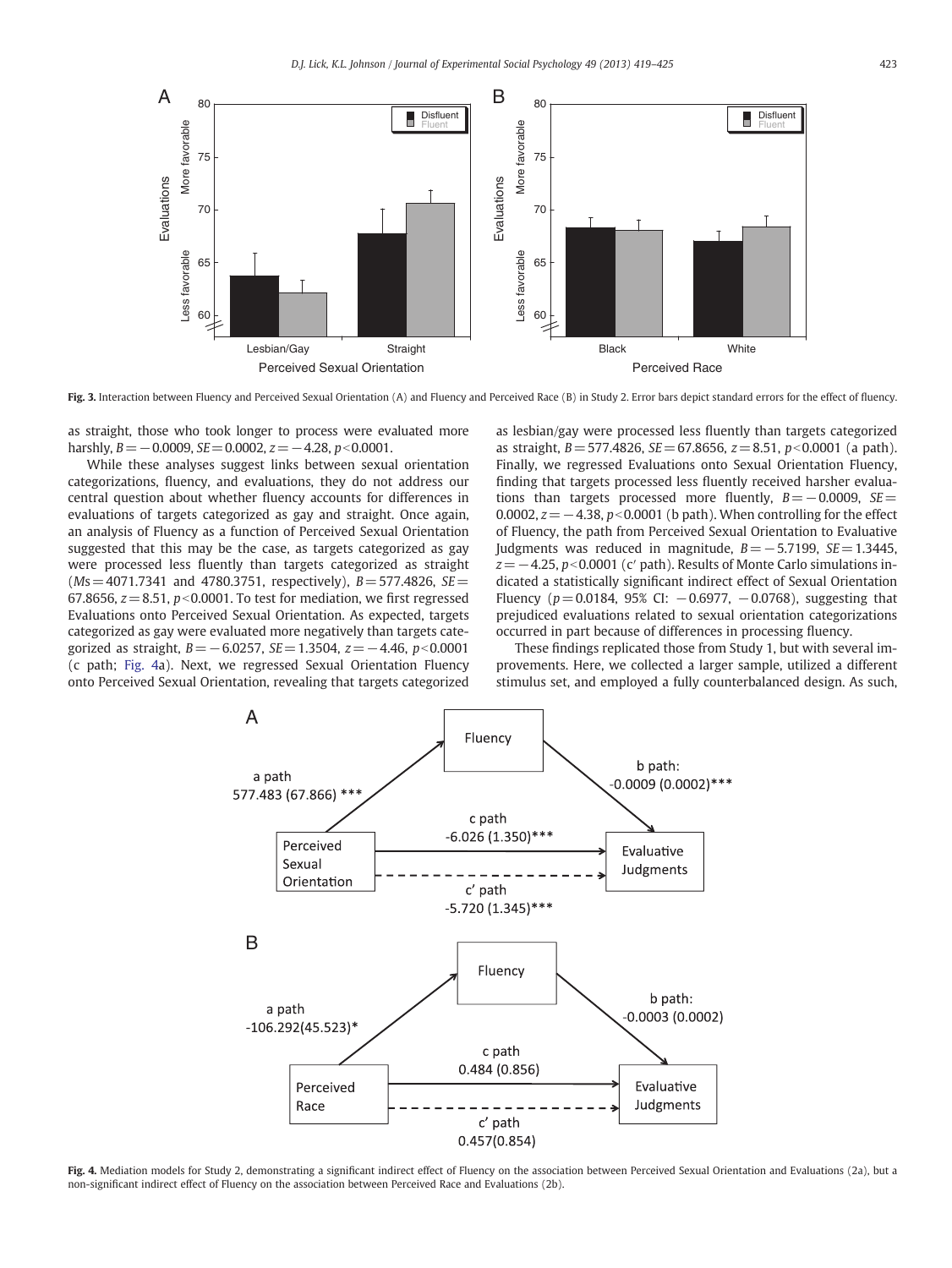these findings corroborate our hypothesis that fluency affects evaluations related to targets' perceived sexual orientations. They also provide confidence in our finding that disfluent processing is damaging even for targets that are ultimately categorized as straight. We next sought to test whether similar processes underlie evaluations related to a more overt social category — race.

#### Race

Mirroring our analyses of sexual orientation, we began by exploring general associations between race, fluency, and evaluations. First, we regressed Evaluations onto Perceived Race. As might be expected based upon theories of aversive racism (Dovidio & Gaertner, 2004), these explicit evaluations did not vary as a function of race categorizations,  $B = 0.4835$ ,  $SE = 0.8563$ ,  $z = 0.56$ ,  $p = 0.5723$ . We also regressed Race Fluency onto Perceived Race, which revealed that participants took less time to categorize Black targets relative to White targets,  $B = -106.2920$ ,  $SE = 45.5228$ ,  $z = -2.33$ ,  $p = 0.0195$ . Finally, we regressed Evaluations onto Perceived Race, Race Fluency, and their interaction, which revealed a marginally significant two-way interaction,  $B = 0.0006$ ,  $SE = 0.0003$ ,  $z = 1.95$ ,  $p = 0.0509$  (Fig. 3b). Consistent with our earlier findings, fluency was not significantly associated with evaluations among targets categorized as Black,  $B=$ 0.0001,  $SE = 0.0003$ ,  $z = 0.19$ ,  $p = 0.8457$ , but among targets categorized as White, those processed disfluently were evaluated harshly,  $B=-0.0005$ ,  $SE=0.0002$ ,  $z=-2.45$ ,  $p=0.0142$ .

Next, we tested whether Fluency mediated the association between Perceived Race and Evaluations. We began by regressing Evaluations onto Perceived Race. As noted above, evaluations did not vary as a function of perceived race,  $B=0.4835$ ,  $SE=0.8563$ ,  $z=0.56$ ,  $p=$ 0.5723 (c path; Fig. 4b). We also regressed Race Fluency onto Perceived Race, which revealed that participants took less time to categorize Black targets than White targets,  $B=-106.2920$ ,  $SE=$ 45.5228,  $z = -2.33$ ,  $p = 0.0195$  (a path). Finally, we regressed Evaluations onto Race Fluency. These variables were not significantly related, B = −0.0003, SE = 0.0002,  $z = -1.31$ ,  $p = 0.1914$  (b path), and controlling for the effect of race fluency had a negligible effect on the association between Perceived Race and Evaluations,  $B=0.4574$ ,  $SE = 0.8544$ ,  $z = 0.54$ ,  $p = 0.5924$  (c' path). As expected based upon these results, Monte Carlo simulations indicated a non-significant indirect effect of Race Fluency ( $p=0.4153$ , 95% CI:  $-0.0702$ , 0.1810).

Thus, as predicted, fluency did not mediate the association between race categorizations and social evaluations. In light of these results, Study 2 pinpoints an important boundary condition of fluency's effects on social evaluation: Fluency may be associated with evaluations related to ambiguous social categories (e.g., sexual orientation), but not overt social categories (e.g., race). These findings make sense in the context of research on social categorization more broadly, which has demonstrated that racial categorization occurs with remarkable efficiency (Ito, Thompson, & Cacioppo, 2004) whereas sexual orientation categorization occurs more slowly and with a higher degree of error (Lick et al., in press; Rule & Ambady, 2008). Indeed, in the current study, participants made race categorizations more than half a second faster than sexual orientation categorizations ( $Ms=$ 4095.45 and 3679.74, respectively), yet race categorizations were much more accurate (96% vs. 54% correct). We suspect that targets' racial group memberships were so obvious that fluency was not a consideration in downstream evaluations, whereas fluency did factor into evaluations related to more uncertain categorizations of sexual orientation.

#### Discussion

The current findings warrant three conclusions about metacognitive processes linking social categorization to prejudice. First, the fluency with targets are categorized helps to explain the evaluations they receive. In two studies with diverse samples and stimuli, we found that perceivers evaluated individuals they categorized as gay more negatively than individuals they categorized as straight within mere seconds of face perception. Perceivers also processed individuals they categorized as gay more slowly than individuals they categorized as straight, and this disfluency helped to explain variance in evaluations related to perceived sexual orientation. Second, the fluency with which targets are categorized helps to explain prejudiced evaluations of those with relatively ambiguous stigmas, but not those with overt stigmas. Specifically, we found that fluency mediated the link between categorization and evaluation with regard to sexual orientation but not race. Third, the negative effects of disfluency on evaluations occur even for targets categorized as majority group members. That is, while targets categorized as gay were processed less fluently than targets categorized as straight and subsequently received harsh evaluations, targets processed disfluently but categorized as straight also faced harsh evaluations.

These findings offer several contributions to theory about the evaluative implications of perceptual fluency. Early work in this area used either vignettes (Laham, Alter, & Goodwin, 2009) or geometric patterns (Winkielman et al., 2006) to demonstrate that disfluent processing compromises evaluations of stimuli. More recent findings extended cognitive fluency to an interpersonal domain, revealing that fluency helps to explain biased evaluations of imagined migrants (Rubin, Paolini, & Crisp, 2010) and non-native language speakers (Lev-Ari & Keysar, 2010). While they provided important insights for fluency theory, these studies were limited to imaginary and aural cues rather than visual cues, which are central to social evaluation (Nakayama, 2011). The studies described here are the first to implicate fluency of visual processing in prejudiced evaluations of real people.

Our findings also extend classic theories about the social cognitive underpinnings of prejudice (Allport, 1954; Brewer, 1988; Wilder, 1981). Much of the early work in this area focused on the inevitability of social categorization, demonstrating robust links between acts of categorization and downstream prejudice (Fiske, 2010). While these processes have been carefully explicated, the metacognitive mechanisms that link categorization to prejudice are less well understood. Our studies pinpoint fluency as one such process, providing a proximal explanation for the negative effects of social categorization.

Aside from their contributions to existing theory, our studies also provide important directions for future research. In particular, the differential fluency effects we observed for targets with overt and ambiguous stigmas welcome additional study. It will be especially important for future researchers to explore the generality of these effects, testing whether they extend to other ambiguous (e.g., religious minorities, individuals with psychopathological diagnoses) and overt stigmas (e.g., overweight individuals). It will also be important to explore fluency effects with identities that lie somewhere between ambiguous and overt, such as biracial identities. Finally, the current studies demonstrated that the negative effects of disfluency are even pronounced for targets ultimately categorized as belonging to the majority group (i.e., straight). Future researchers might systematically test how social expectations (e.g., straight until proven otherwise; Hyde & Jaffee, 2000; Rich, 1980) contribute to biases against targets who are disfluently categorized, even if they belong to the majority group.

In conclusion, these are the first studies implicating fluency as a mechanism driving the well-documented links between social categorization and prejudice. As such, they provide crucial insights into the metacognitive underpinnings of prejudice generally, and sexual orientation-related prejudice specifically. Aside from their theoretical contributions, our findings offer new suggestions for reducing prejudice related to concealable stigmas. In particular, they raise the possibility that perceptual manipulations that enhance fluency could mitigate prejudiced evaluations related to one's perceived social identity.